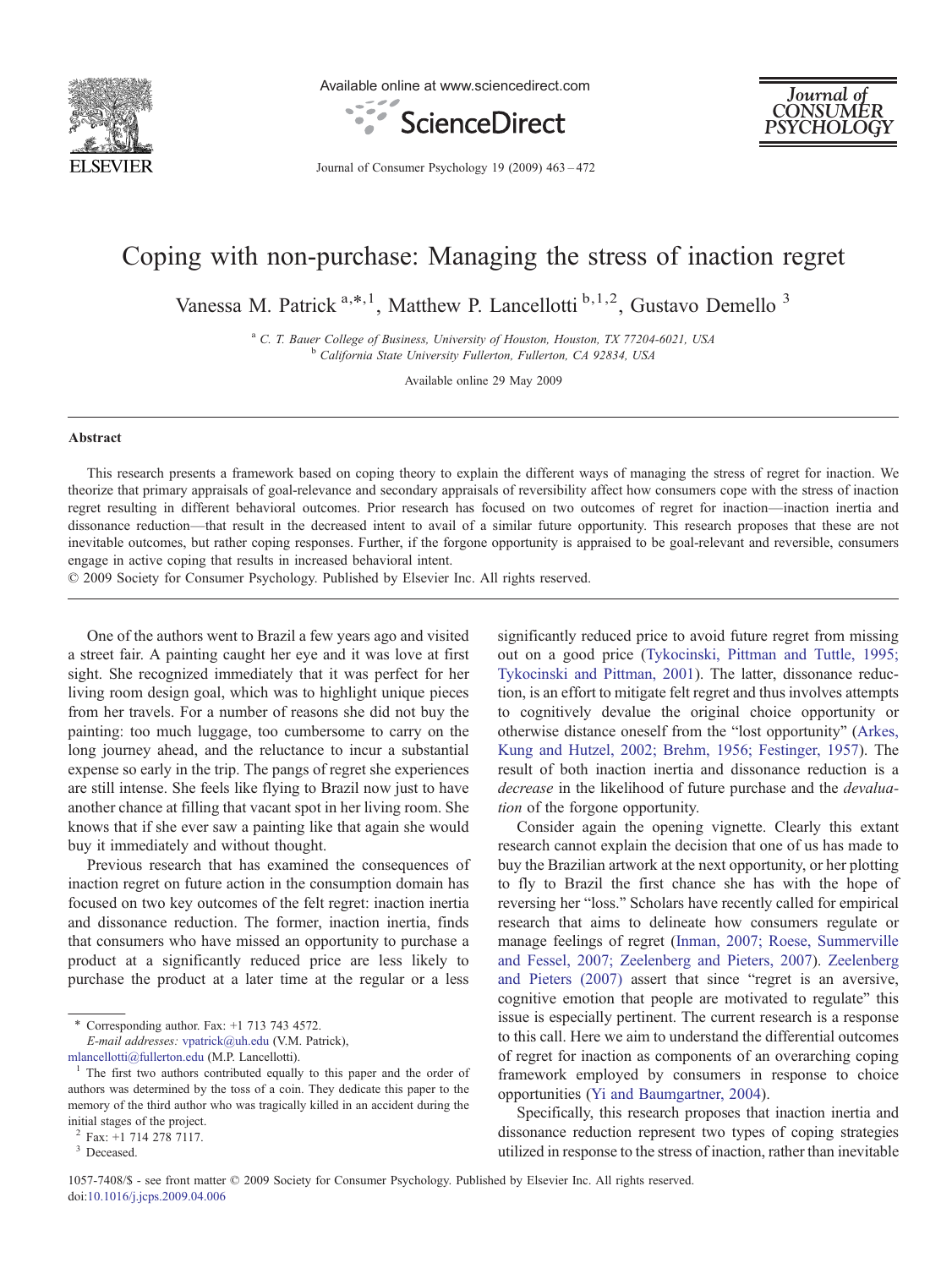<span id="page-1-0"></span>outcomes of regretted inaction. We propose that consumers cope with inaction via means other than inertia, such as increased behavioral intent to make a purchase at the next opportunity. The central thesis of this research is that consumers experience stress when they forgo a purchase opportunity and that they employ coping responses to manage the stress of inaction. We propose that to manage the stress of inaction consumers employ one of several higher-order coping responses, such as support-seeking (including dissonance reduction), avoidance (including inaction inertia), or active coping (including increased behavioral intent). We assert that these coping responses are due to 1) the primary appraisal of goal-relevance, and, 2) the secondary appraisal of reversibility regarding the "lost opportunity." Thus, when a forgone opportunity is appraised as goal-relevant, yet hard to reverse, consumers cope via renewed effort towards achieving the goal by seeking out future opportunities to realize their goal. This continued striving reflects increased behavioral intent (active coping). See Fig. 1.

We investigate this framework with three studies. The first study examines the impact of primary appraisals on feelings of regret and behavioral intent when a similar opportunity is presented again by manipulating the goal-relevance of the foregone opportunity (while holding constant secondary appraisals of reversibility). Study two investigates the influence of secondary appraisals by manipulating reversibility (while holding constant primary appraisals of goal-relevance). The third study varies both goal-relevance (primary appraisal) and reversibility (secondary appraisal) and investigates how they together influence the intensity of experienced regret as a reaction to the stress of inaction. It further investigates the link between the differential coping responses to that stress resultant from the varied appraisals, and the cognitive and behavioral outcomes flowing from those coping responses, such as inaction inertia, dissonance reduction, and increased purchase intent.

## Theoretical development

Regret is a negative emotion that occurs when a forgone option is (or is thought to be) better than the selected alternative ([Zeelenberg et al., 2002\)](#page-9-0). [Landman \(1993,](#page-9-0) p. 36) describes regret as being "a more or less painful cognitive and emotional state of feeling sorry for misfortunes, limitations, losses, transgressions, shortcomings, or mistakes. It is an experience of felt-reason or reasoned emotion." Regret for inaction in the consumption domain is a negative feeling that arises when a forgone opportunity is appraised to be stressful because the



**CONCEPTUAL FRAMEWORK**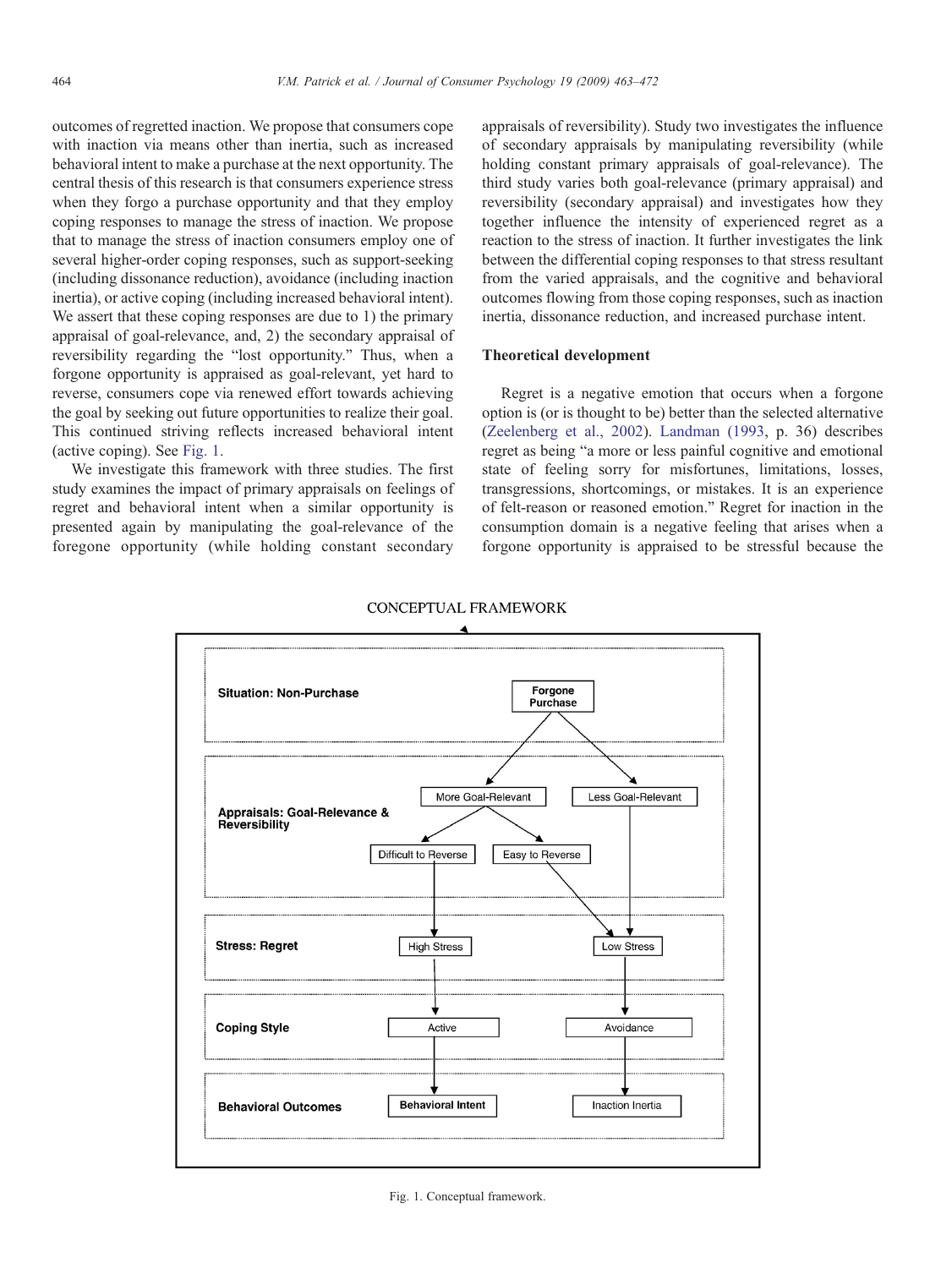chosen alternative (non-purchase) appears to be a worse choice than the non-chosen alternative (purchase; [Zeelenberg et al.,](#page-9-0) [2000](#page-9-0)).

A key finding in the literature is that inaction regret results in further inaction due to either inaction inertia ([Tykocinski et al.,](#page-9-0) [1995; Tykocinski and Pittman, 2001\)](#page-9-0) or the reduction of dissonance that results from the inaction [\(Arkes et al., 2002;](#page-9-0) [Brehm, 1956\)](#page-9-0). Research on inaction inertia suggests that, having missed a favorable sales opportunity, consumers are less likely to buy the product in the future compared to a person who did not know about the sale, or compared to a situation in which the price of the forgone product was substantially less than the current or future price ([Tykocinski and Pittman, 2001\)](#page-9-0). The authors argue that inaction inertia arises to avoid future regret that would result from "giving in" to a less favorable future sales opportunity relative to the original.

Other research has found that consumers cognitively devalue the original choice opportunity [\(Arkes et al., 2002](#page-9-0)). [Brehm](#page-9-0) [\(1956\),](#page-9-0) in a series of famous post-decisional dissonance studies, examined how housewives, after making a decision, favored their selected alternatives. To explain regret for inaction in dissonance terms, one can imagine two competing cognitions: "I failed to avail of the opportunity," and "The opportunity was a good one," that would arouse dissonance. The solution is to convince oneself that the forgone opportunity was not, in fact, a good one; or that the failure to act was actually for the best. Such rationalizations of a forgone opportunity reduce cognitive dissonance and enable the consumer to feel better about their decisions. Thus both inaction inertia and dissonance reduction result in decreased purchase intent.

# Coping with inaction regret

Coping theory [\(Lazarus, 1991, 1999; Smith and Ellsworth,](#page-9-0) [1985](#page-9-0)) suggests that different stressful situations elicit distinct appraisals of the events that led to them, which in turn dynamically affect both the emotional reaction to the stress as well as the form of coping chosen to manage it. Coping is a process that begins with the appraisal of a situation as being stressful or non-stressful, where coping is employed to manage situations deemed stressful [\(Lazarus, 1991\)](#page-9-0).

Recent work on coping has examined the relationships among coping response types. A hierarchical model of coping, in which a few higher-order coping categories encompass a wider range of lower-order categories has begun to emerge as perhaps the best representation of coping ([Duhachek and](#page-9-0) [Oakley, 2007\)](#page-9-0). Three higher-order categories of coping that have emerged in several studies over time are active coping, avoidance coping, and support-seeking ([Amirkhan, 1990\)](#page-9-0). [Luce, Bettman and Payne \(2001\)](#page-9-0) demonstrate that stressful situations may be coped with in different ways that result in different behavioral outcomes. Active coping with the stress of a difficult trade-off results in one set of behavioral outcomes (i.e. working harder) while coping via avoidance or positive reappraisal (a lower-order form of support-seeking) results in a different set of outcomes (i.e. avoiding the difficult trade-off, finding a silver lining in the trade-off).

Like other forms of stress, one must cope with stress from inaction. Thus, when outcomes of inaction regret are evaluated within a coping framework it can be seen that different coping responses to a stressful non-purchase decision may result in different future cognitive and behavioral outcomes, depending on the form of coping used. For instance, inaction inertia may be viewed as an outcome of avoidance coping, in which the consumer deals with the stress of the non-purchase by avoiding revisiting the purchase decision at future opportunities. Given the success of the avoidance strategy in reducing stress it is unlikely the consumer will switch to another form of coping unless the situation changes significantly—such as a much better deal. Thus the phenomenon of inaction inertia.

Dissonance reduction may be viewed as a compilation of several lower-order coping responses, such as denial, positive reappraisal, and emotional support, all of which can be classified as forms of higher-order support-seeking coping. These forms of coping help an individual feel better about the decision they made by reducing the importance of forgone alternatives, or increasing the value of the chosen alternative. Again, this will likely result in a decreased likelihood of making a purchase that was previously forgone and will result in a decreased valuation of the forgone product. Inaction inertia and dissonance reduction are thus the result of coping via avoidance, or support-seeking, respectively.<sup>4</sup>

An active coping response, on the other hand, involves tackling a stressor head-on and is associated with taking action to resolve/repair the situation. Situations where the forgone purchase was highly relevant to one's goals, or the inaction is difficult to reverse, may be more likely to result in active coping than other forms of coping. Employment of active coping responses will result in increased desire to "correct" a previous mistake of forgoing the purchase, and will result in different outcomes than would the other forms of coping described above associated with inaction inertia and dissonance reduction.

In the sections that follow, we explain how appraisals of goal-relevance and reversibility, as components of the coping process, may lead consumers to experience varied levels of regret in the face of stress from inaction, leading them to alternatively respond via active, avoidant, or support-seeking coping styles, which would in turn lead to outcomes of increased purchase intent, inaction inertia, or dissonance reduction.

<sup>4</sup> This assertion fits with [Zeelenberg et al.'s \(2006\)](#page-9-0) discussion of their 5 experiments in which they were unable to determine a direct link between regret and inaction inertia. They argued that anticipatory regret may be a consequence of the devaluation of the latter opportunity that comes after missing the first, or that alternatively the frustration at missing the first opportunity may lead decision makers to attempt to comfort themselves by devaluing the initial offer. We would argue that both may be at play, and can be explained by the application of coping theory. First, the attempt to comfort oneself by devaluing the initial offer is a form of coping via dissonance reduction. Given this, devaluation may lead to anticipatory regret at the idea that one might accept a bad offer. To avoid this negative consequence the decision maker would experience inaction inertia, or in other words, avoidant coping.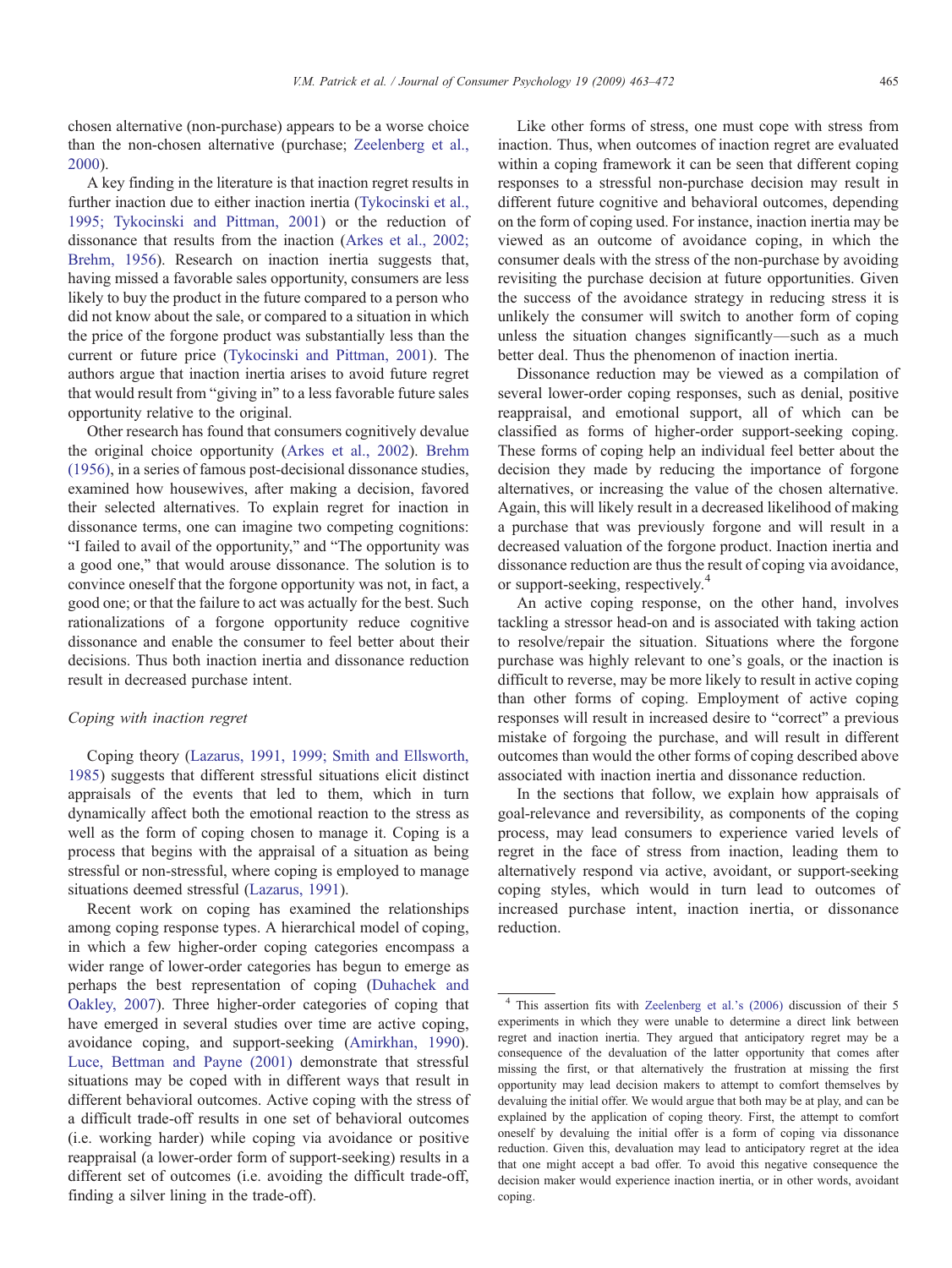# The primary appraisal of goal-relevance on inaction regret and coping

Much of consumption behavior is goal-directed. Consumers set goals and strive to achieve them. Hence, the relevance of consumption to one's goals has a significant impact on consumers' decision making processes ([Bagozzi and Dholakia,](#page-9-0) [1999\)](#page-9-0). Appraising goal-congruence, or motive consistency ([Roseman, 1996](#page-9-0)), involves the assessment of whether achievement of personally relevant goals are facilitated or hindered in the current situation (see [Han, Lerner and Keltner, 2007;](#page-9-0) [Cavanaugh, Bettman, Luce, and Payne, 2007](#page-9-0)).

Primary and secondary appraisals interact to determine stress, here felt as regret, and how to cope with it [\(Lazarus and](#page-9-0) [Folkman, 1984\)](#page-9-0). Primary appraisals consist of assessments of the goal-relevance of the situation and goal-consistency of the outcome. If the product was goal-relevant then the consumer's failure to purchase the product makes the outcome of the situation by definition goal-inconsistent. The appraisal of a situation as being highly goal-relevant is likely to lead to more intense emotions than situations that are less goal-relevant ([Sonnemans and Frijda, 1995](#page-9-0); see also [Roster and Richins,](#page-9-0) [2009\)](#page-9-0). We would therefore expect that the failure to achieve a highly goal-relevant outcome would lead to greater feelings of regret than if the inaction were less goal-relevant.

Thus, a consumer who experiences regret for a highly goalrelevant forsaken purchase may be more likely to engage in active coping than would be one whose forsaken purchase is less goal-relevant due to the heightened stress (and thus regret) felt in the situation. Their primary appraisal of goal-relevance results in the more active coping response than would the appraisal of lesser goal-relevance, which would result in a more avoidant or support-seeking coping response (such as inaction inertia or dissonance reduction). See [Fig. 1](#page-1-0).

Consequently, the more goal-relevant a forgone opportunity is the more likely consumers would experience strong desire and form an intention to purchase the product at the next opportunity, as mediated by the experience of stress emotions, in this case regret. We expect:

H1a. Consumers will experience greater regret for inaction when the forgone opportunity is perceived to be more goalrelevant than when it is less goal-relevant.

H1b. When the forgone opportunity is more goal-relevant, consumers are more likely to purchase at the next opportunity than when it is less goal-relevant.

H1c. The influence of goal-relevance on behavioral intent is mediated by the feelings of regret.

## Study 1: The role of goal-relevance

The context chosen for this study was a career fair. A pretest with 17 participants revealed that getting a job was a relevant goal for business students  $(M=6.76$  on a seven-point scale where  $1 =$  not at all important and  $7 =$ very important). Analysis revealed that attending a career fair would be most important for students who did not have a job  $(M= 6.47)$  and least important for those with a full-time job  $(M=3.94)$  and moderately important for those with a part-time job  $(M=5.70; F(1, 16))$  $= 37.64$ ,  $p < .05$ ). Based on these results, employment status was used as a proxy for goal-relevance in the main study.

For the main study, one hundred and forty undergraduates (51% male, 49% female) at a large West Coast University participated as part of a course requirement. All respondents were either full-time juniors or seniors. A fictitious career fair was described as the forgone goal-relevant opportunity. All participants were told that the "Business School Career Fair" had taken place on campus two weeks ago. The event was described as being "a resounding success in which 85% of attendees secured multiple interviews with important companies, with many securing preliminary job offers." The questionnaire was purportedly distributed to help the planners of the event obtain feedback about the event. Participants completed the questionnaire and were debriefed about the real intentions of the study.

## Measures

Participants were asked whether or not they attended the fair. Eleven participants responded that they had attended the career fair and were asked to jump forward to a later page in the questionnaire, and were deleted from the analysis. Of the remaining participants, 30 were fully employed, 75 had parttime employment and 24 were unemployed. These participants were asked to indicate how much they regret not attending the career fair (1=not at all, 7=very much), how much they wish they had gone to the career fair  $(1 = not at all, 7 = very much)$  and how they felt about not going to the career fair  $(1 = \text{very})$ unhappy, 7 = very happy). These three items were averaged and converted to a regret index (Cronbach alpha = .86).

Participants were then asked to report the extent to which they would be willing to attend a career fair now if they had a chance and how eager they were to attend a similar career fair in the future (measured on a seven-point scale anchored by  $1 = not$ at all and  $7 = \text{very much}$ . These two items were averaged  $(r=.92)$  and used as a behavioral intent index.

# Results

## Inaction regret

Hypothesis 1a states that regret for inaction will be higher for forgone opportunities that are more goal-relevant than for those that have less goal-relevance. An ANOVA of employment status on inaction regret revealed a significant main effect of employment status  $(F(1, 126)=3.72, p<.05)$ . Simple effects tests revealed that participants who were fully employed  $(M=3.87)$  experienced less regret than participants who were either employed part-time  $(M=4.62)$  or unemployed  $(M=4.90)$ lending support to Hypothesis 1a.

#### Behavioral intent

An ANOVA with employment status as the independent variable and the behavioral intent index as the dependent variable revealed a similar main effect  $(F(2, 124)=4.49)$ ,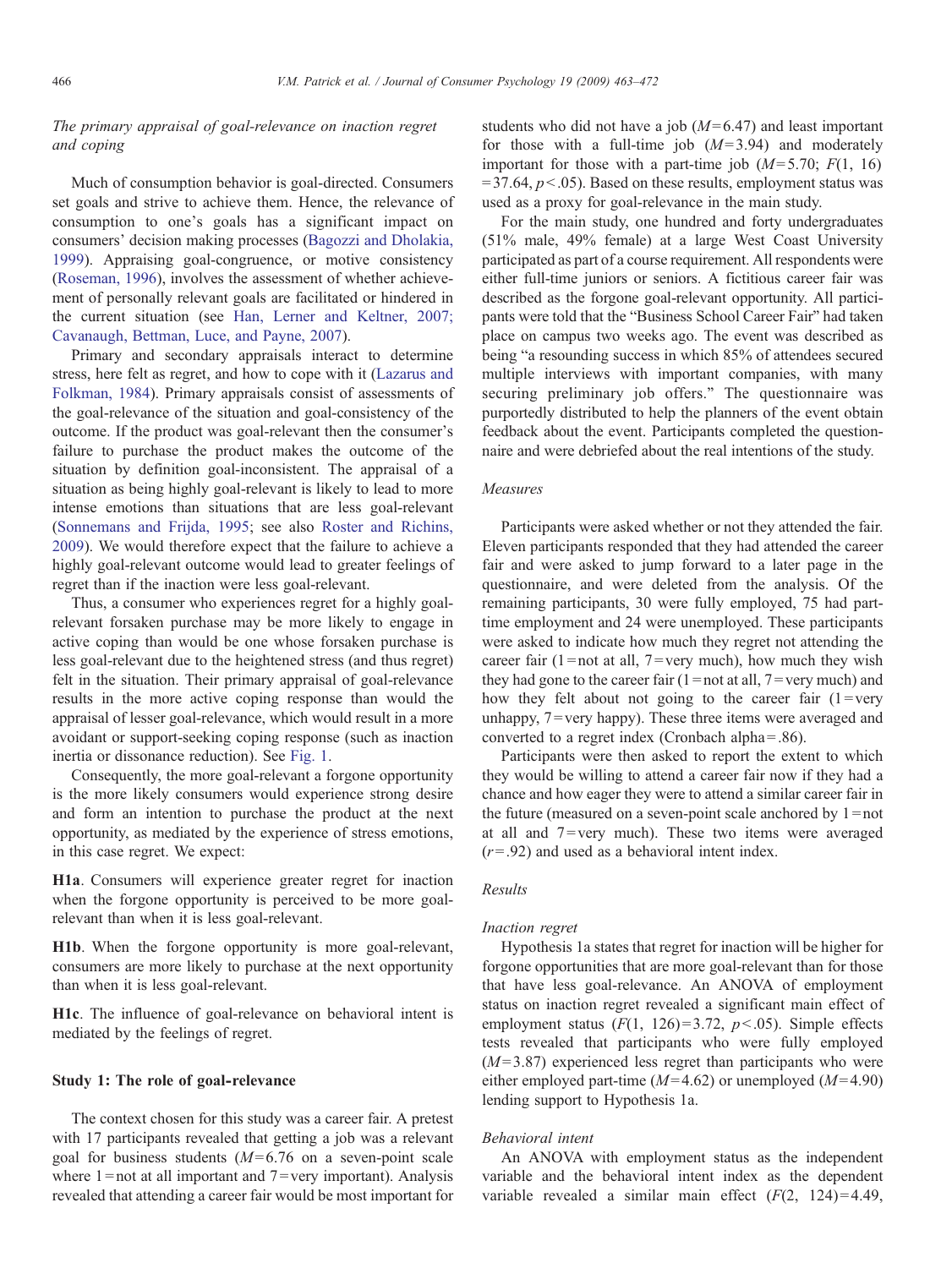$p<0.05$ ). Simple effects tests revealed that the intent to attend the sale was significantly greater for participants who were unemployed  $(M= 6.23)$  and partly employed  $(M= 6.03)$  compared to those who had a full-time job  $(M=5.42)$ . These findings support Hypothesis 1b.

#### Mediation

Mediation analysis revealed that regret for inaction fully mediated the relationship between employment status and behavioral intent. Four sets of regressions were conducted. First, employment status had a significant influence on intent  $(\beta = .25, F(1, 104) = 6.99, p<.01)$ . Second, employment status had a significant influence on regret ( $\beta$ =.21,  $F(1, 104)$ =5.01,  $p<.01$ ). Third, regret had a significant influence on behavioral intent ( $\beta$ =.71,  $F(1, 104)$ =109.79,  $p$ <.001). Finally, with both employment status and regret as independent variables and behavioral intent as the dependent variable, the effect of the employment status on intent was not significant ( $\beta$ =.10, ns), but regret remained significant ( $\beta$ =.69,  $F(2, 103)$ =53.94,  $p$ <.001). This provides support for the mediating role of inaction regret proposed in Hypothesis 1c.

#### Discussion

This study illustrates a key premise of the coping process in the non-purchase context, namely, that the appraisal of the goalrelevance of a missed opportunity plays a key role in determining the extent of felt regret for inaction, and this influences the intent to avail of an opportunity when it is presented again. Notably, the secondary appraisal of reversibility was kept constant since all participants were led to believe that another career fair was likely in the future.

While these results suggest that the efforts on the part of marketers to induce regret by encouraging consumers not to miss their "great deal" or "blowout sale," are likely to be successful for products that are relevant to their consumers' goals, we posit that they will be more impactful if they credibly communicate that the opportunity will be difficult to find again. In other words, we expect that the perception that the forgone goal-relevant opportunity is difficult to reverse will further increase the likelihood of behavioral intent, and decrease inaction. We discuss the role of the secondary appraisal of reversibility in the section that follows.

# The secondary appraisal of reversibility on inaction regret and coping

One characteristic of the study of inaction regret in the consumption domain is that the events that elicit feelings of regret are often reversible. [Festinger and Walster \(1964\)](#page-9-0) suggest that if a decision maker who experiences regret is given an opportunity to reverse the decision, he would likely do so. In fact, [Zeelenberg and Pieters \(2007\)](#page-9-0) review a number of studies that demonstrate that regret results in individuals undoing or reversing a decision.

When a forgone purchase is seen as difficult to reverse, consumers' appraisal will likely be one of heightened stress, as their options for managing the inaction are limited. Recall that in the coping process primary appraisals assess personal relevance (via goal-relevance and goal-consistency) while secondary appraisals assess what can be done to manage the situation (i.e. available resources, skills, etc.). The reversibility of the non-purchase relates to what can be done to address the situation. When a situation is reversible the consumer will likely feel less regret over the past inaction, but may instead experience anxiety over future opportunities (e.g. might the next opportunity to purchase be a worse deal than the one that was forgone). Such forward-looking appraisals of stress are associated with avoidance coping ([Bagozzi, 1992](#page-9-0)). We posit that this avoidance coping leads to inaction inertia in the consumer context. When the forgone purchase is appraised as difficult to reverse, however, the consumer's focus remains on their past mistake and current loss. Such appraisals are associated with active coping responses, such as attempts to undo the harm ([Bagozzi, 1992\)](#page-9-0). We argue the result will be increased behavioral intent to purchase at the next opportunity.

Thus it should be the case that when a failure to avail oneself of an opportunity is seen as reversible the stress of inaction, and thus regret, is lower, and the desire and intent to avail oneself of the opportunity when it arises again is attenuated. In other words, when a non-purchase is reversible, consumers should be less eager to take advantage of a future opportunity to purchase than if the non-purchase were difficult to reverse.

In Study 1 we found that when consumers forego a more goal-relevant outcome they experience more stress (regret) than when the forgone opportunity is less goal-relevant. However, if the more goal-relevant non-purchase were difficult to reverse, (e.g. if the missed opportunity was a going out of business sale), the regret experienced should be greater than if the failure were easily reversed. Consequently, one's need to engage in active coping with this regret is increased, as mediated by the extent of regret. Also see [Fig. 1.](#page-1-0)

H2a. Consumers will experience greater regret for inaction when the forgone goal-relevant opportunity is perceived to be difficult to reverse than when it is easily reversed.

H2b. When the forgone goal-relevant opportunity is difficult to reverse, consumers will be more likely to avail themselves of the next opportunity than when the forgone goal-relevant opportunity is easily reversed.

H2c. The influence of reversibility on behavioral intent is mediated by the experience of regret.

## Study 2: The role of reversibility

Sixty-two undergraduates (56% male, 44% female) at a large West Coast University participated in this experiment as part of a course requirement. The study was conducted ten days after Thanksgiving. All participants were informed that the University Bookstore had held a huge post-Thanksgiving sale and were conducting a feedback survey about the sale. They were told that all merchandise they would need for the upcoming spring semester was at least 50% off including computers,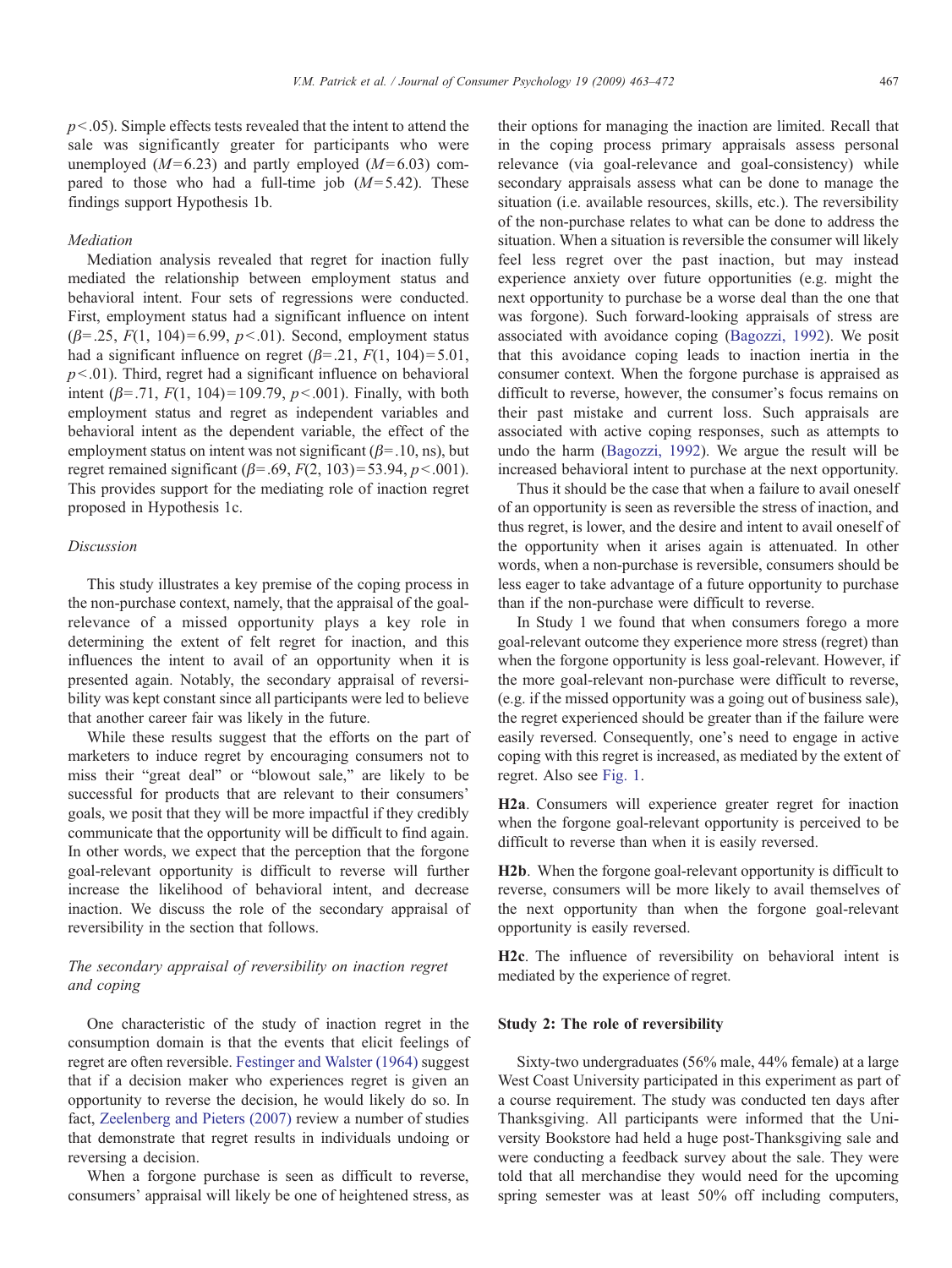software, books and University clothing. Saving money on school supplies was pretested to be goal-relevant for the respondent population. They were told that the sale was heavily advertised via flyers, email and university notice boards. About half the participants were informed that a similar sale would be held the following week (easy to reverse) while the other half were told that the bookstore was unlikely to have another similar sale again (difficult to reverse). In reality, such a sale had not taken place and the details of the sale were presented in order to create authentic feelings of regret for inaction. Participants completed the survey and were later debriefed about the real intentions of the study.

## Measures

Participants were asked whether they had attended the sale (two participants responded affirmatively and were removed from the analysis). For authenticity, the questionnaire then directed participants who reported that they did not attend the sale to a list of questions and informed those who reported that they did to answer another set of questions. The participants who reported not attending the sale were asked to indicate how much they regret not going to the sale  $(1 = not at all, 7 = very$ much), how much they wish they had gone to the sale  $(1 = not$  at all,  $7 = \text{very much}$  and how they felt about missing the sale  $(1 = \text{very unhappy}, 7 = \text{very happy})$ . These three items were averaged and converted to a regret index (Cronbach alpha $=$ .92). To assess behavioral intent, participants were then asked to report how eager they were to attend a similar sale at the University bookstore the next time they had a chance. At the end of the survey, participants were provided space to provide an open-ended response designed to capture the extent to which they believed the sale actually took place.

## Results

#### Manipulation check

Reversibility of the situation was measured using an item assessing perceived difficulty of attending a similar sale in the future on a seven-point scale (where  $1 = \text{easy}$  to attend, 7 = difficult to attend). The findings revealed directional support for the reversibility manipulation. Participants in the easy to reverse condition reported that it was easier to attend the sale the next time than participants in the difficult to reverse condition  $(M= 5.12 \text{ vs. } M= 5.63, F(1, 58)=1.57, \text{ one-tailed } p=.10).$  This marginal result could be due to the generally common nature of sales at the campus bookstore. An analysis of the open-ended responses revealed no suspicion of the real motives of the study; to the contrary they revealed broad belief that the sale had in fact taken place, and that they had missed it.

## Inaction regret

Hypothesis 2a suggested that consumers will experience more regret for inaction when the inaction is perceived to be difficult to reverse than when it is perceived to be easily reversed. An ANOVA was conducted with felt regret as the dependent variable and reversibility (easy vs. difficult) as the independent measure. The results revealed that the degree of reversibility impacted the extent of inaction regret experienced. Participants who were told that a similar sale would take place the next week experienced less regret  $(M=4.81)$  than participants who were told that a similar sale was unlikely to happen again ( $M=5.83$ ,  $F(1, 59)=14.02$ ,  $p<.05$ ). These results support Hypothesis 2a.

## Behavioral intent

Hypothesis 2b suggests that consumers will be more likely to pre-decide to avail of the future opportunity when their failure to purchase the product originally is seen as more difficult to reverse than when it is seen as easily reversed. A one-way ANOVA was conducted, with reversibility as the independent variable and eagerness to attend a similar sale in the future as the dependent variable. As predicted, participants were more eager to attend the sale when they were told that another sale was unlikely to happen again than when they were told that another sale was scheduled to take place the following week  $(M=5.96$ vs.  $M=5.39$ ,  $F(1, 59)=4.74$ ,  $p<.05$ ). These results support Hypothesis 2b.

#### Mediation

Mediation analysis revealed that regret for inaction fully mediated the relationship between reversibility and behavioral intent. Four sets of regressions were conducted. First, reversibility had a significant influence on intent  $(\beta = .28, F(1, 58))$  = 4.74,  $p<01$ ). Second, reversibility had a significant influence on regret ( $\beta$ =.44,  $F(1, 58)$ =14.02,  $p<0.01$ ). Third, regret had a significant influence on behavioral intent ( $\beta$ =.77,  $F(1, 58)$ )= 82.19,  $p<.001$ ). Finally, with both reversibility and regret as independent variables and behavioral intent as the dependent variable, the effect of reversibility on intent was not significant ( $\beta$ =.07, ns) but regret remained significant ( $\beta$ =.80,  $F(2, 57)$ = 41.22,  $p<.001$ ). This provides support for Hypothesis 2c.

#### Discussion

This study contributed to our understanding of the role of an externally imposed situational constraint, namely appraised reversibility, on the effects of stress for inaction on felt regret, coping responses, and subsequent outcomes to forgone goalrelevant opportunities. The study revealed that regret for inaction is more strongly felt when the lost opportunity is difficult to reverse than when it is easy to reverse, and the difficulty of reversibility also affects consumers' active coping via increased behavioral intent when they failed to do so before. Next we discuss how goal-relevance (primary appraisal) and reversibility (secondary appraisal) work together to result in the different coping response tendencies that explain the differential outcomes of regret for inaction.

#### Mapping coping response types to behavioral outcomes

The central premise of this paper is that the way in which the situation is appraised, and coped with, determines whether the response to the stress of inaction is further inaction (avoidance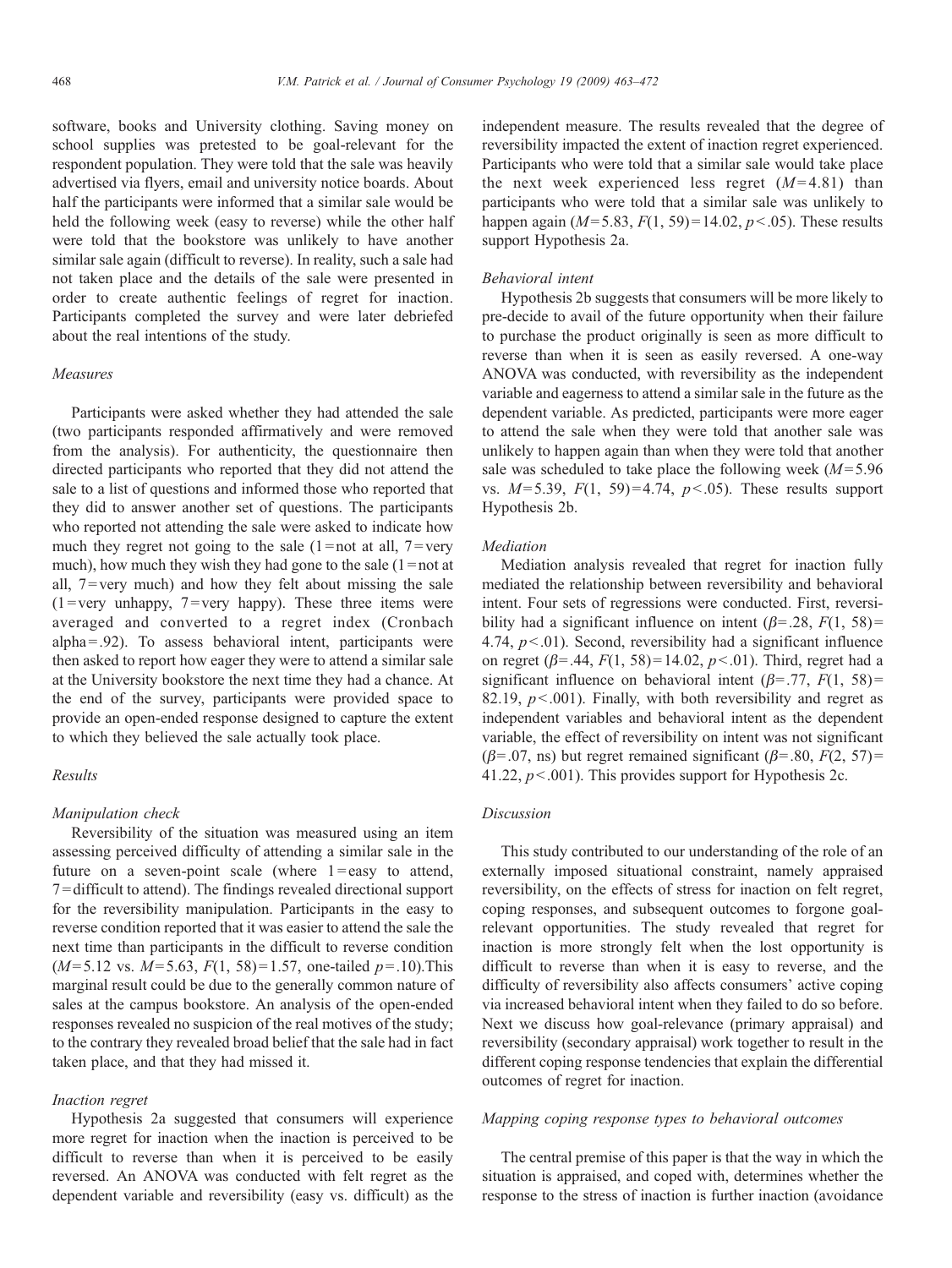coping: inaction inertia) or increased behavioral intent (active coping). We theorize that coping with a situation in an active coping style involves trying to actively manage the source of a stressful emotional experience, and is thus likely to result in increased behavioral intent. Conversely, coping with a situation in an avoidance coping style is likely to result in inaction inertia. We therefore expect that the coping response employed determines the behavioral outcome resulting from inaction regret. Stated more formally:

H3a. A high level of active coping will lead to greater behavioral intent than low active coping.

H3b. A high level of avoidance coping will lead to greater inaction inertia than low avoidance coping.

However, these different coping responses are dependent upon appraisals of the goal-relevance and reversibility of the situation. As found in Study 1, holding reversibility constant, when a forgone purchase is more goal-relevant, stress (felt regret in this context) is greater than when the forgone purchase is less goal-relevant. In the latter instance, since no goals are at stake, personal well-being is little affected by the non-purchase, and stress (regret) is low. Coping in such a case is minimal, involving strategies such as dissonance reduction. In situations in which a more goal-relevant purchase was forgone regret is higher, and resources available to manage that regret (assessed in the secondary appraisal), such as the reversibility of the nonpurchase, become relevant. Study 2 held goal-relevance constant, and found that consumers feel greater regret, and are more likely to experience increased behavioral intent, when the non-purchase situation was difficult to reverse rather than easily reversed. These outcomes are hypothesized to be driven by the form of coping response used. When a forgone purchase is less goal-relevant consumers will experience low stress and will thus most likely employ an avoidant coping response. When a non-purchase situation is more goal-relevant and difficult to reverse the emotional focus is on the present loss and consumers experience greater stress (regret), and thus engage in active coping ([Bagozzi, 1992](#page-9-0)), leading to increased behavioral intent. When the non-purchase is easily reversed the focus shifts to achieving one's goal in the future, and thus consumers engage in avoidance coping, leading to the outcome of inaction inertia.

H4. When the missed opportunity is less goal-relevant consumers will cope using an avoidant coping style, but when the missed opportunity is more goal-relevant and difficult to reverse, consumers cope with the situation with an active coping style.

Thus, the purpose of this third study is to empirically investigate the role of the actual coping response in explaining the differential effects of regret for inaction across different circumstances, and to test this in a situation in which both goalrelevance and reversibility vary.

# Study 3: The role of coping responses

One hundred and twenty-five undergraduates not in their senior year (60% male, 40% female) at a large West Coast

University participated in this 2 (goal-relevance) $\times$ 2 (reversibility) experiment as part of a course requirement. All participants were told that the bookstore had a software sale that had taken place on campus a week ago. To manipulate high goal-relevance, participants were informed that one of the popular items on sale at a 60% discount was "a revolutionary business strategy software called "Soft-Sell" targeted specifically at business students." They were further informed that as they probably had heard all of them would be required to purchase this software as it was to be used in the majority of the business classes they would take before they graduate. For the low goal-relevance condition, participants were informed that on sale at the same discount was "a global information encyclopedia software called "One-World" targeted specifically at business students." They were informed that the software was designed to make international travel, whether for pleasure or for business, more fun and more informational. These scenarios were pretested to be high versus low in goal-relevance, respectively. Reversibility was manipulated in a manner similar to Study 2. Participants were debriefed about the real intentions of the study after its completion.

## Measures

Participants were asked to indicate how much they regret not attending the sale (1=not at all, 7=very much), how much they wish they had gone to the sale  $(1 = not at all, 7 = very much)$  and how unhappy they felt about not going to the sale  $(1 = \text{very})$ unhappy, 7=very happy). These three items were averaged and converted to a regret index (Cronbach alpha  $= .93$ ). Participants then completed manipulation checks for reversibility and goalrelevance. Two items assessed reversibility  $(r=.62)$ : how likely the bookstore would be to have a similar sale in the future  $(1 = not at all, 7 = very likely)$  and whether the bookstore plans another sale in the future  $(1 = no, 7 = yes)$ . Two items assessed goal-relevance  $(r=.76)$ : how critical (name of software) was to their future success  $(1 = not at all, 7 = extremely)$  and how important (name of software) was to achieving their goals in life  $(1 = not at all, 7 = extremely).$ 

Participants were then asked to report their behavioral intent. Participants were asked to indicate how likely they would be to attend the sale, how likely they would be to purchase the software and how likely they would be to pay more for the software. All items measured on a seven-point scale anchored by  $1 =$  not at all and  $7 =$  very much. To directly measure inaction inertia participants were asked "Do you think you should just forget about the software?" on a seven-point scale anchored by  $1 =$ not at all and  $7 =$ very much.

Participants then completed items modified from the Coping Strategy Indicator ([Amirkhan, 1990\)](#page-9-0) to assess active and avoidant coping. Three items (I will come up with a couple different solutions to the problem, I will know what had to be done, so I will double my efforts to make things work, I will make a plan of action and follow it; Cronbach alpha  $=$  .92) were averaged to form an active coping response index. Five items, two for emotional evasion (I will go to the movies or watch TV, to think about it less, I will turn to work or other substitute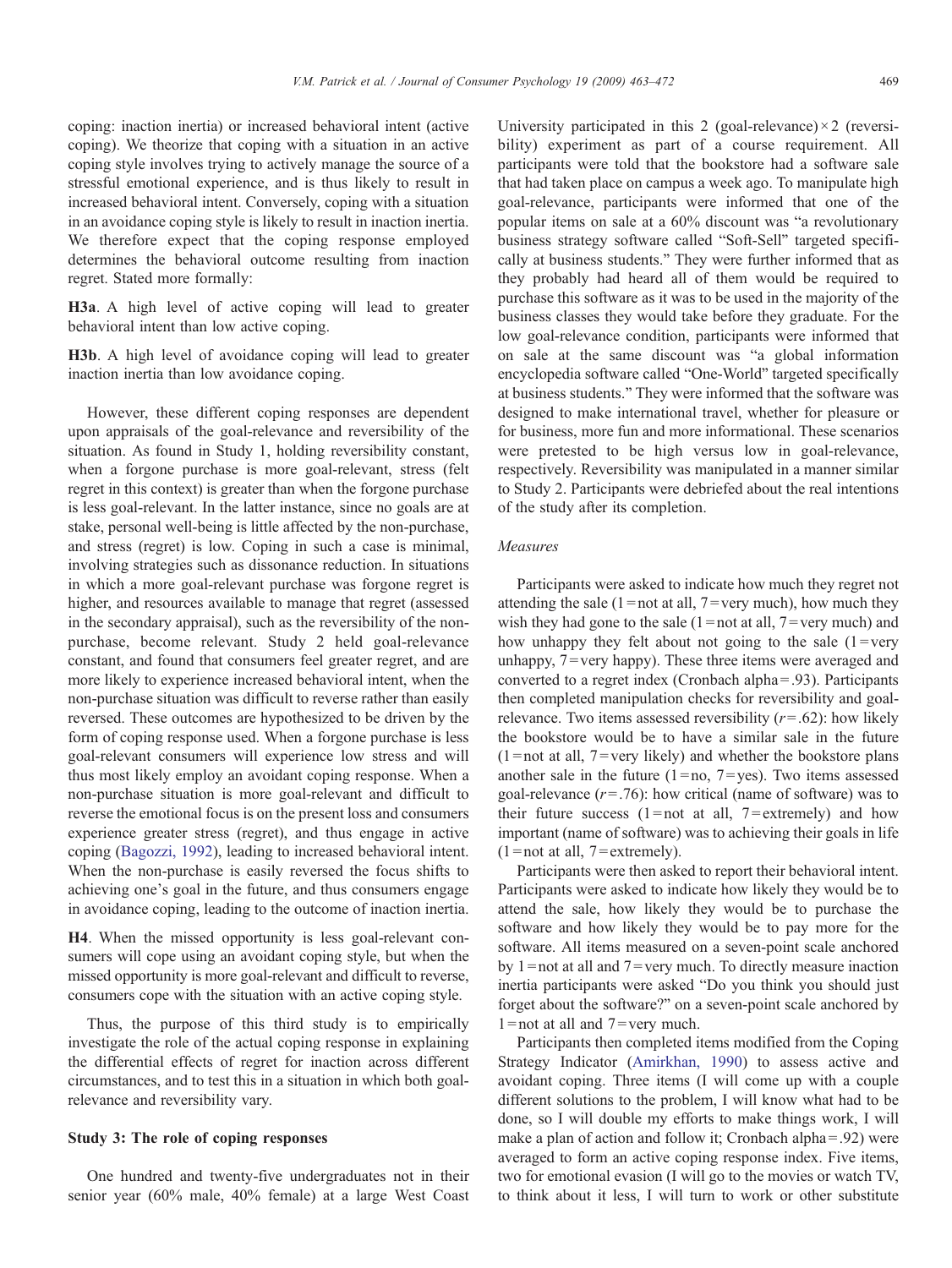activities to take my mind off things, Cronbach alpha  $=$  .78), and three for behavioral evasion (I will give up the attempt to get what I want. I will reduce the amount of effort I'm putting into solving the problem, I will admit to myself that I can't deal with it, and will quit trying, Cronbach alpha =.77), were combined as an avoidant coping index (Cronbach alpha  $=$  .72).

## Results

# Manipulation checks

Reversibility was successfully manipulated,  $(M_{\text{reversible}} =$ 5.67 vs.  $M_{irreversible} = 4.07, F(1, 124) = 29.36, p < .05$ ). The manipulation of goal-relevance was also successful ( $M_{\text{more G-R}}$ =3.94 vs.  $M_{\text{less G-R}}$  = 3.37,  $F(1, 123)$  = 3.49,  $p$  = .06).

#### Inaction regret

A  $2 \times 2$  ANOVA was conducted with reversibility and goalrelevance as the independent variables and inaction regret as the dependent variable. Results reveal main effects for reversibility  $(F(1, 124) = 5.63, p < .05)$  and goal-relevance  $(F(1, 124) = 6.92,$  $p<0.05$ ) and a significant reversibility × goal-relevance interaction  $(F(1, 124)=5.63, p<0.65)$ . Contrast analysis revealed highest regret for the goal-relevant irreversible condition compared to the other three conditions. These results support Hypotheses 1a and 2a. See Table 1.

#### Behavioral intent

A  $2 \times 2$  ANOVA with reversibility and goal-relevance as the independent variables on behavioral intent revealed a main effect of reversibility  $(F(1, 124)=6.60, p<0.5,$  a main effect of goal-relevance  $(F(1, 124)=19.23, p<0.05,$  qualified by a marginally significant interaction  $(F(1, 124)=3.18, p=.07)$ . Contrast analysis revealed that behavioral intent was highest in the irreversible goal-relevant condition compared to the other three conditions. These results lend support to the central thesis of this research, specifically, that when forgone opportunities are goal-relevant (H1b) and perceived to be difficult to reverse (H2b), consumers are likely to demonstrate renewed efforts towards availing of the consumption opportunity at the next available opportunity.

## Coping responses on intent and inaction inertia

To test Hypothesis 3a, ANOVAs were conducted using a median split of the active coping index on behavioral intent. In

| Table 1            |  |
|--------------------|--|
| Means for Study 3. |  |

|                   | Study 3                           |              |                                   |              |
|-------------------|-----------------------------------|--------------|-----------------------------------|--------------|
|                   | More goal-relevant<br>(Soft-Sell) |              | Less goal-relevant<br>(One-World) |              |
|                   | Reversible                        | Irreversible | Reversible                        | Irreversible |
| Inaction regret   | 2.87                              | $3.79*$      | 2.26                              | 2.79         |
| Behavioral intent | 3.47                              | $4.56*$      | 2.81                              | 3.01         |
| Active coping     | 3.15                              | 3.44         | 2.66                              | 2.69         |
| Avoidant coping   | 2.70                              | 2.93         | 2.74                              | 3.35         |
|                   |                                   |              |                                   |              |

\* Significantly different from all other means,  $p$ <.05.

this case, high active coping lead to significantly higher intent than low active coping  $(M=3.81 \text{ vs. } M=2.95, F(1, 122)=$ 12.12,  $p < 0.05$ ). Regression analyses were also conducted using the continuous active coping measure, yielding similar results  $(\beta = .372, F(1, 123) = 19.694, p<.01)$ . This lends support to H3a that suggests that consumers who reveal higher active coping are more likely to purchase than consumers who reveal lower active coping.

To test Hypothesis 3b a similar median split of the avoidant coping index was conducted on the inaction inertia measure. No significant effect was found. Regression analyses were also conducted using the continuous avoidance coping measure, which also revealed no significant effect. Indeed, correlation analysis revealed that avoidant coping had virtually no correlation with the inaction inertia measure (Pearson's  $r=$ −.009, p=.92). Contrary to expectations, Hypothesis 3b is thus not supported. This could be the result of the scenario used in Study 3. Prior work on inaction regret presented scenarios in which the subsequent offer was worse than the original, forgone, offer. In our reversible condition the subsequent offer was equal to the forgone one. In such a situation the use of avoidance coping may not affect inaction inertia, as it is perhaps driven more by one's coping preference, as noted above, rather than by the situation.

#### Goal-relevance and reversibility on coping responses

To examine Hypothesis 4, a repeated measures ANOVA was conducted on only the irreversible condition with goalrelevance as the between-subjects variable and the two forms of coping (avoidant coping and active coping) as the withinsubjects factor. The results revealed the predicted goalrelevance  $\times$  coping style interaction ( $F(1, 56) = 5.26, p < 0.05$ ). Specifically, the results show that when a situation is more goalrelevant, consumers cope in a predominantly active coping style, but when a situation is less goal-relevant consumers cope in a predominantly avoidant coping style (see Table 1 for means). This result supports Hypothesis 4.

#### Discussion

The results of Study 3 provide support for the mapping of coping response types to differential outcomes to the stress of inaction. When consumers forgo a purchase they may fall into a state of inertia, waiting to act again until an equal or better deal comes along, or they may instead actively decide to purchase at the very next opportunity, and choose to pay more if necessary. This study shows that the goal-relevance of the purchase plays a key role in determining how a consumer responds to stress from inaction. For forgone purchases that are less goal-relevant, or which are more goal-relevant yet easily obtained another time, consumers are most likely to cope with their regret via avoidant coping and perhaps wait for a better deal. Yet when the forgone purchase is more goal-relevant and not easily obtained again consumers cope with their regret via active coping and increase their behavioral intent to purchase at the next available opportunity. Notably, the impact of the goal-relevance and reversibility of forgone purchases on consumers' attitudes and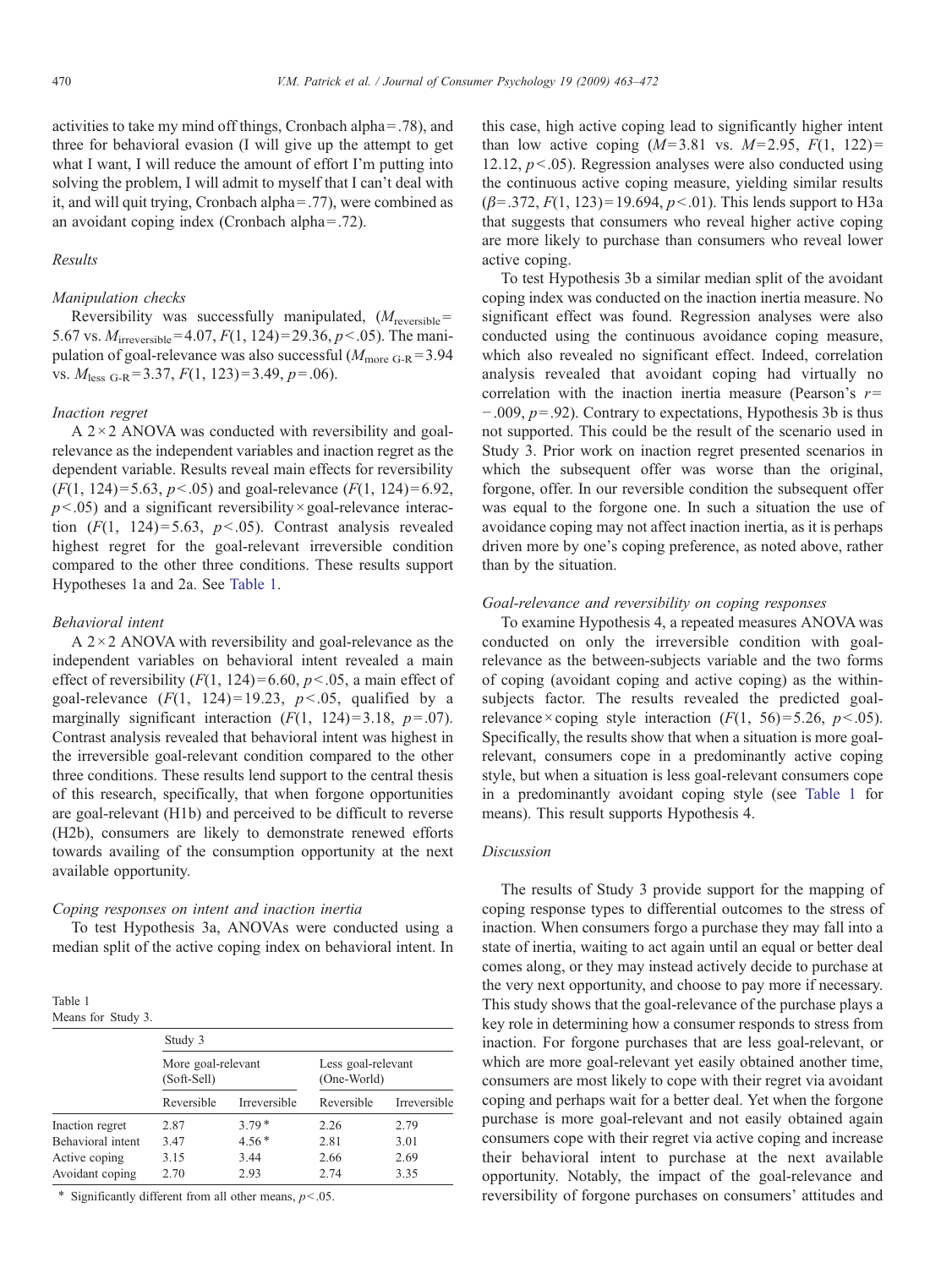behaviors towards the forgone purchase found in Studies 1 and 2 were replicated in this study. These findings are consistent with the coping theory framework in which active coping (intent) would be expected in more goal-relevant situations which are more challenging to handle (due to the difficulty of reversing the forgone purchase).

# General discussion

The primary objective of this research was to develop a framework based on coping theory to explain the differential responses to the stress of regret for inaction in the consumption domain. While work in psychology has demonstrated the importance of regret for inaction ([Landman, 1993](#page-9-0)), especially over the long term ([Gilovich and Medvec, 1995](#page-9-0)), less attention has been paid to regret for inaction in consumer behavior research. The results of three studies show that stress from inaction does have differential outcomes depending on the conditions of the situation and how consumers cope with them.

## Theoretical contributions

This research demonstrates that the experience of regret for inaction not only informs consumers about the quality of their past decisions, as suggested by previous research, but also motivates them towards future consumption. Taken together, the three studies provide important theoretical contributions. First, they expand our knowledge of the inaction regret phenomenon through the development and testing of a coping framework that explains the differential outcomes of inaction regret found in the current and prior work. Further, this research uncovers key situational factors that drive the appraisals of stress from inaction, influence the experience of inaction regret, and explain how consumers may differentially cope with the experience. Prior research has established regret to be an adaptive emotion that helps consumers to learn from their mistakes [\(Zeelenberg et](#page-9-0) [al., 2002](#page-9-0)). However, most prior research has demonstrated that people learn from regret by staying clear of the forsaken product in the future (e.g. inaction inertia). This research demonstrates the adaptive nature of regret in a different way, by showing it to be a dynamically experienced emotion that varies in its intensity and outcomes according to the coping process, enabling consumers to persist on their path to goal-achievement when the situation deems it appropriate.

Notably, the studies conducted in the current paper reveal increased behavioral intent when the consumption occasion is goal-relevant and difficult to reverse. However, typical inaction inertia studies (e.g. [Arkes et al., 2002; Tykocinski et al., 1995](#page-9-0)) have observed inaction inertia when the next available opportunity was slightly less favorable than the previous opportunity. This research has suggested that anticipated regret for purchasing at a less favorable price compared to the previous opportunity underlies the inaction inertia phenomenon ([Tyko](#page-9-0)[cinski et al., 1995](#page-9-0)). Furthermore, [Arkes et al. \(2002\)](#page-9-0) have demonstrated that consumers who have missed a large bargain assign a lower value to a subsequent opportunity than do those who have missed a more modest bargain. Thus, the prior

research has assumed that the future opportunity is not as good as the forsaken one, a circumstance which leads to inaction inertia. In fact, in [Van Putten, Zeelenberg, and Van Dijk's](#page-9-0) [\(2007\)](#page-9-0) examination of decoupling as a boundary condition of inaction inertia, they note that differences in the attractiveness of the two opportunities is a crucial element included in almost all demonstrations of inaction inertia. We thus conducted another study to determine whether goal-relevance and reversibility will have the same influence on intent, and whether avoidance coping does indeed lead to inaction inertia, in situations in which the future opportunity is worse than the forgone one. The results of Study 3 are replicated even when the future opportunity is less favorable but still goal-relevant.

The findings of this research are related to, yet distinct from, the research on option attachment. [Carmon, Wertenbroch and](#page-9-0) [Zeelenberg \(2003\)](#page-9-0) describe a situation in which after contemplating two options, and eventually choosing one, consumers feel a sense of attachment to the unchosen option and thus discomfort at its "loss;" termed as a virtual endowment effect. The current work may serve to provide a boundary condition for option attachment: it seems likely option attachment would occur to a greater degree the more a forgone option is goal-relevant and hard to reverse. Other research similarly demonstrates that a forgone opportunity results in greater attachment and thus enhanced behavioral intent due to the positive mental imagery associated with the anticipated opportunity [\(Patrick, Lancellotti and Hagtvedt, 2009](#page-9-0)).

Practical implications of this work warrant discussion as well. Marketers would benefit from highlighting the irreversibility of forgone opportunities potential customers failed to take. This may run counter to current approaches in which marketers appeal to customers by extending sales, promising a quick return of sold-out styles and models, and previewing new products far in advance. While we would not yet advocate abandoning such tactics, it may be useful for marketers to highlight to consumers what they have missed and the fact that it is no longer available (irreversibility) so as to increase desire and behavioral intent. Also, this research demonstrates that marketers should highlight the goal-relevance of products consumers have forgone, and emphasize not the benefits that such products would convey, but rather highlight the losses consumers will suffer as a result of forgoing the purchase. This final implication is consistent with established research on loss aversion [\(Kahneman and Tversky,](#page-9-0) [1979](#page-9-0)). Finally, as this research shows that how consumers cope with the regret they experience affects their course of action regarding the product in the future, it may be in marketers' interest to facilitate active forms of coping (which lead to increased likelihood of future purchase).

## Limitations and future research directions

These studies suffer some limitations that are noteworthy. First, they all involve relatively commonplace consumption situations and thus elicit feelings of inaction regret that are relatively less intense (even for more goal-relevant opportunities) than that which might be elicited by missing out on a significant life opportunity (a lost love or a missed career